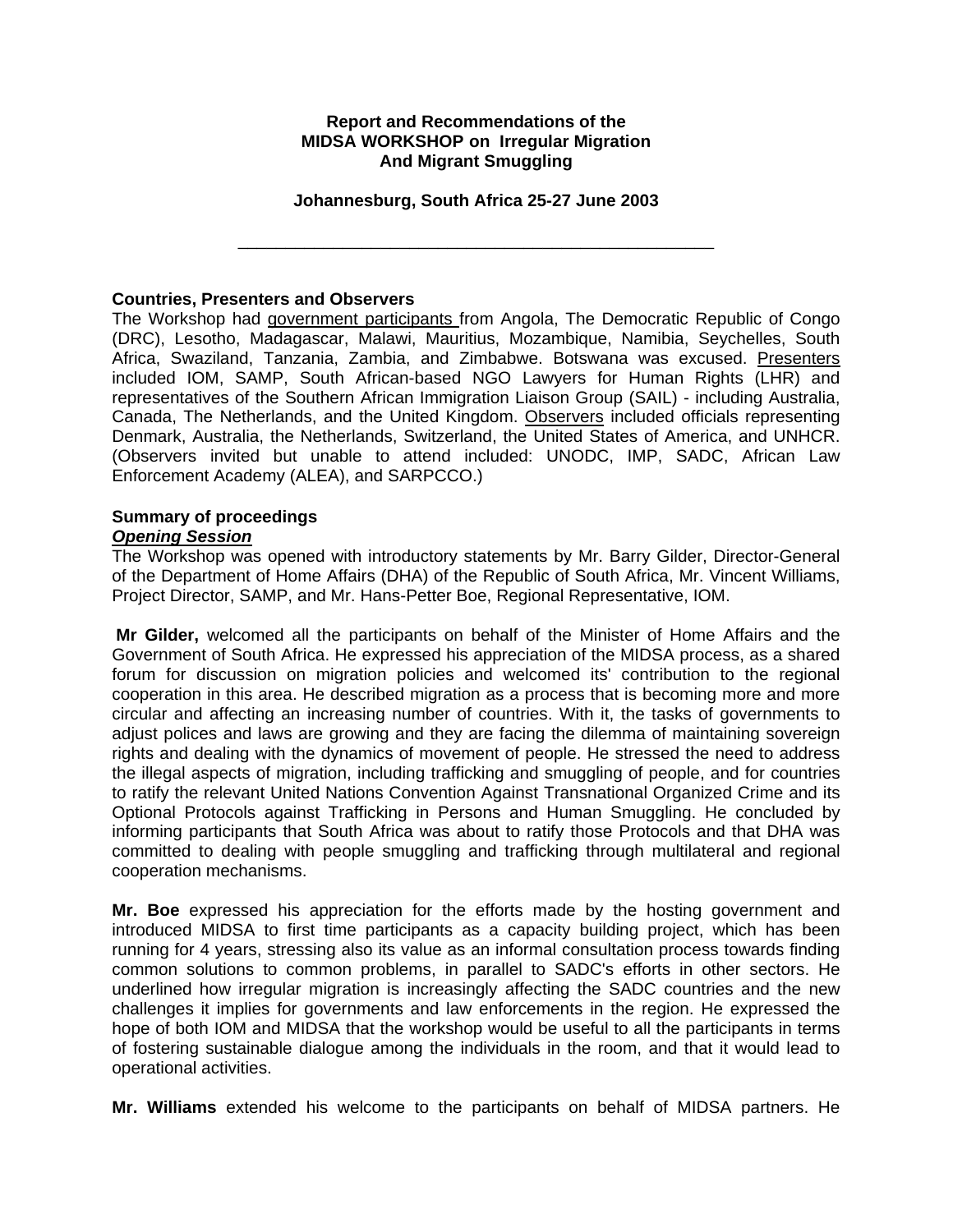emphasised the transnational nature of the problem of irregular migration and the need for governments to think co-operatively in the region. He further explained how MIDSA aims to work as a dynamic forum for dialogue and facilitate collaboration between governments. The members' recommendations instruct the implementing bodies, IOM and SAMP, to undertake research, workshops and to find solutions on problems experienced by governments. He concluded by expressing his hopes for a dynamic workshop that would lead to interesting conclusions and recommendations.

## *Global Overview of Irregular Migration and Migrant Smuggling*

**Ms Irena Omelaniuk, Director, Department of Migration Management Services, IOM Geneva,** provided an overview of irregular migration and migrant smuggling worldwide. The discussion covered major source, transit and destination countries and provided statistics that demonstrated the extent and impact of irregular migration in various countries. The presentation also looked at reasons for the rise in irregular migration, 'push' and 'pull' factors such as poor economic prospects on one hand and improved communications and infrastructure on the other. Regional and international trade were also described as having contributed to increased free movement.

The presentation also reflected on factors that underpin irregular migration, such as conflicts, economic globalisation and bigger international demand for migrant labour. In addition, Ms. Omelaniuk spoke about how irregular migration undermines the benefits of legal migration and the asylum process. The need for concerted and collaborative responses by governments was stressed and mention was made of several mechanisms that are already employed by some governments. While relevant laws and policies are being adopted by governments, there is a lack of enforcement and as a result there is a gap between policy goals and outcomes. As possible solutions to close the gap, the presenter suggested that reduced demand/pull and supply/push incentives, greater political and developmental cooperation, and partnerships and dialogue be combined with integrated border management and harmonized visa policies.

### International Conventions

**Mr James Puleo, Senior Advisor on Migration Policies and Migration Management, IOM Washington,** and a former senior US Government official with extensive experience in the subject area, provided an introduction to International Conventions - and more specifically the 'People Protocols' and the guidance they provide to States in addressing the issue of migrant smuggling, including interstate cooperation. .

He described the process towards the adoption of the two protocols, which are supplemental to the Convention on Transnational Organized Crime and came into place in the year 2000. A description was given of the provisions of the protocols. It was underlined that the protocols are aimed at dealing with the offenders. The trafficking protocol also includes a protecting article and affords protection for the victim. Emphasis was also put on the return article, which is included in both protocols and clarifies that countries must accept return of migrants/victims. Significant for both the protocols is their transnational nature, their provision for criminal penalties and their emphasis on training and information sharing.

The necessity to differentiate between smuggling and trafficking was emphasised in the presentation and to separate the various cases to determine the solutions at political, legal, administrative and operational level.

Looking ahead to the next steps towards fighting both trafficking and smuggling, it was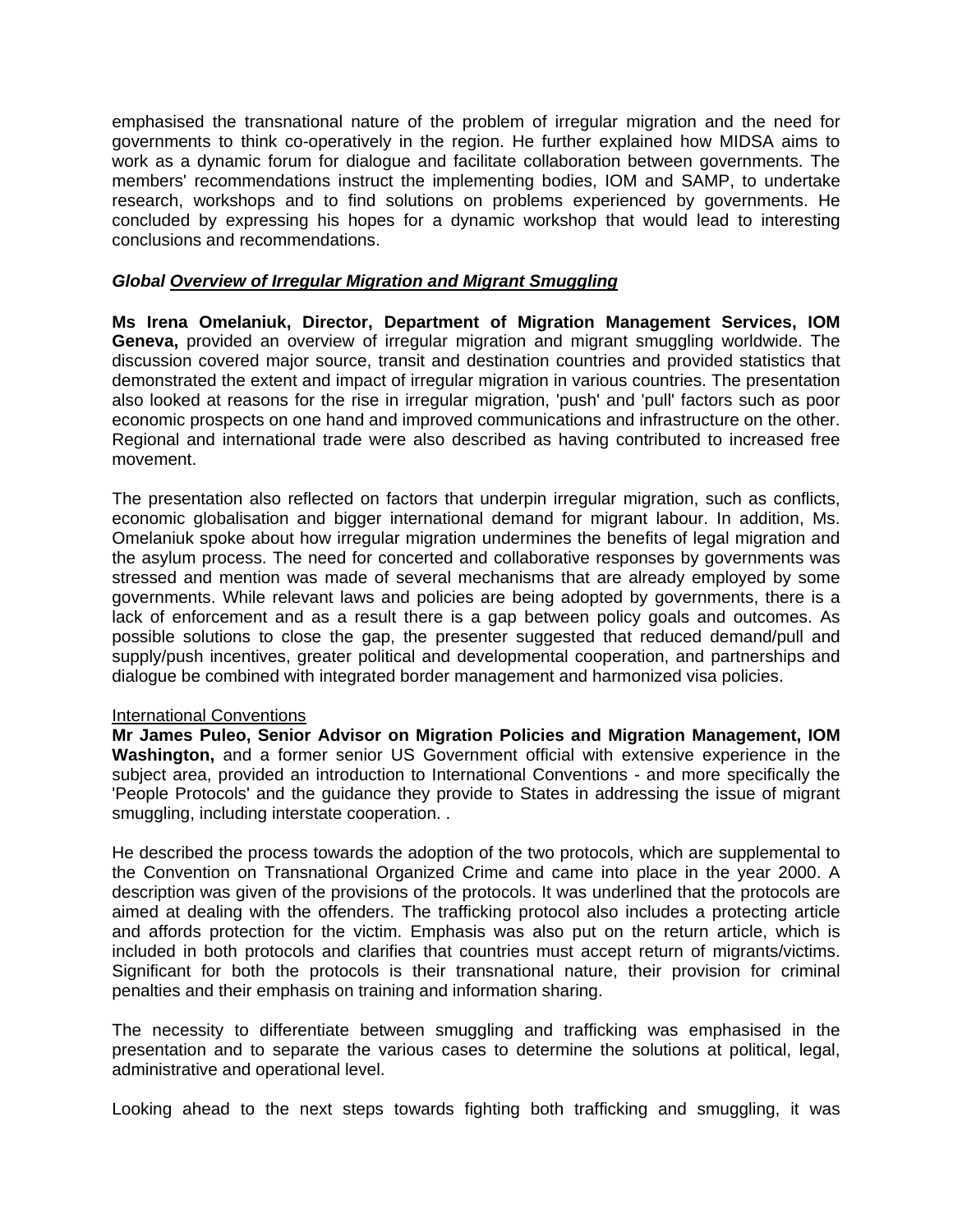underlined that not one country can deal with the two issues on their own and that it will take collective efforts of governments to deal with both trafficking and smuggling. Increased collaboration between governments, non-governmental organisations and international organizations, is seen as part of the solution. In his concluding remarks Mr. Puleo stressed that the protocols provide a basis on which countries can enact national legislation, 'it sets the floor not the ceiling' of what countries can do against smuggling and trafficking of human beings, adding that it is for States to decide whether syndicates or the Government will have charge of migration management. .

During the discussion following the presentations, the participating governments stressed the need to address push factors in the countries of origin, as well as pull factors in the countries of transit and destination. The issue of return was raised as a problem for developing countries, as they do not have the resources available. IOM talked about the increasing need for countries of destination to invest in joint return solutions with countries of origin and transit, as also amply reflected in European Commission communications on the subject of cooperation with "third countries". The question was also raised about what developed countries can do to address the problems in the sending countries. The suggestion was made by IOM for both developed and developing countries to ease up their legislation and open up more channels for legal migration to help undercut the profitability of irregular migration for smugglers and traffickers. IOM referred to a direct correlation drawn by the ILO between the globally regulated labour migration of the Philippines and the low incidence of migrant trafficking from the Philippines.

# *Regional Overview of Irregular Migration of Third Country Nationals in SADC*

# Country Presentations

Each participating Government gave a brief presentation on irregular migration of third country nationals and migrant smuggling through their territory. The majority of countries described irregular migration as a relatively newly discovered phenomenon but recognized that it is becoming widespread problem. Experiences made in the countries indicate that the movements are well organized and that trafficking and smuggling of people is facilitated through well established networks and points of contacts in the receiving countries.

The problems related to irregular migration are increasingly being addressed by the countries. Measures include, improvement of border controls, efforts to review and update legal instruments and introduction of mandatory visa requirements. Participants made suggestions and recommendations on how to meet the new challenges caused by irregular migration. Increased bilateral and regional cooperation and coordination was seen as crucial. A concrete suggestion was made to bring together the Ministers of Justice of the SADC region, to develop suitable legal instruments to address the issue. The need for additional research on the causes and consequences of irregular migration was raised, and IOM and SAMP were requested to assist the countries in this regard.. Calls were made for increased information sharing in the region and a specific request was made for the establishment of a regional database. As a last point, closer collaboration with civil society, NGOs and media, was suggested as an important tool to meet the challenges faced.

### IOM Research Survey

**Mr. Pieczkowski, IOM Pretoria,** presented the findings of IOM's recent rapid assessment into the smuggling of extra-regional migrants in the Southern African region. The research was conducted over a 6-week period and found three major trends in extra-regional smuggling directed at South Africa: smuggling of (1) Chinese/Taiwanese migrants, (2) African migrants, and (3) migrants from the Indian Sub-Continent. Mr. Pieczkowski's presentation focused largely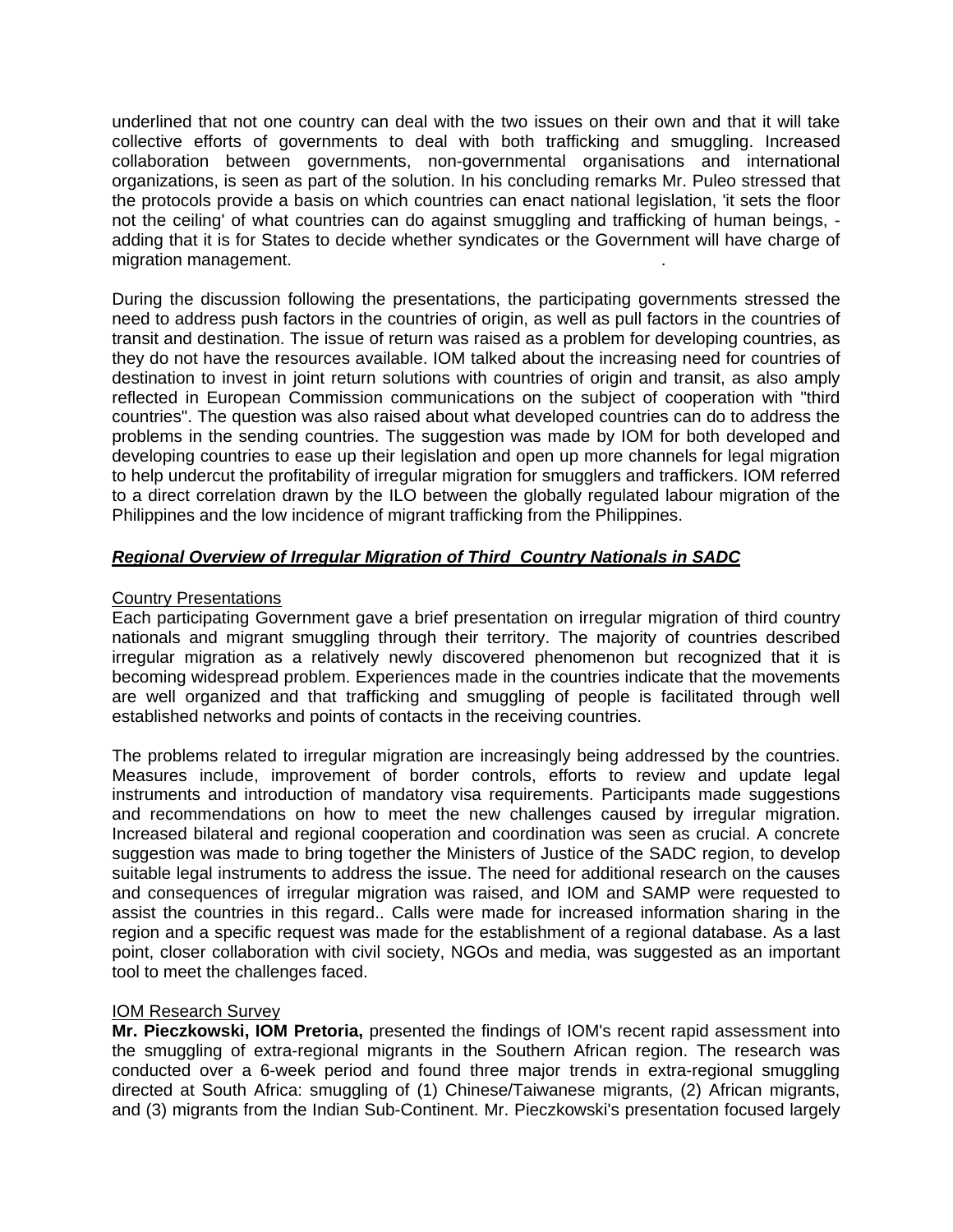on the final category, finding that male migrants from Pakistan, India, Bangladesh and Sri Lanka were involved in large-scale irregular migration through the region. A general trend in routes followed to South Africa was identified and a number of neighbouring Southern African countries were listed as transit points used by smugglers, namely Tanzania, Zambia, Malawi, Mozambique, Zimbabwe, Swaziland and Lesotho. Mr. Pieczkowski pointed out that migrants from the Indian Sub-Continent use both manned border posts and unmanned borderlines to enter South Africa. Southern Africa as a whole was found to be both a transit and a destination region. Mr. Pieczkowski concluded by saying that the area of extra-regional migrant smuggling through SADC remains under-researched and participants strongly urged IOM to undertake more comprehensive assessments of the phenomenon. IOM's survey was made specifically for the purposes of this workshop and was limited both in time and scope.

### Migrant Experiences in South Africa

Representing Lawyers for Human Rights, **Ms. Kaajal Ramjathan,** presented to the workshop migrant experiences in South Africa. The presentation reflected on the motivations and the various reasons for migrants to come to SA and mentioned among others economic and political reasons. Ms. Ramjathan reflected on the often negative experiences of migrants in SA. Further she suggested that governments consider addressing push and pull factors as a means of reducing undocumented migration. She also recommended to legalize migrants stays through measures such as work permits and temporary resident permits. As a final point she mentioned the need to facilitate immigration processes and reminded the participants that entry restrictions exacerbated the vulnerabilities of many migrants.

In the discussion following the presentation, participants underlined the importance of accurate information and the need for governments to enforce national laws. One of the challenges of governments is to maintain a balance between protecting individuals' basic human rights and enforcing national immigration and other laws.

# *Managing Undocumented Extra-Regional Migration/through the SADC Region*

### Legal Framework in the SADC region

**Prof. Jonathan Klaaren, SAMP,** described the existing legal framework in the SADC region based upon a recently completed study undertaken by SAMP.

He described how the legislation of various countries provides for grounds for the exclusion, expulsion and detention of irregular migrants and listed the migration related offences for which persons may be prosecuted. With the exception of Tanzania, it was noted that no member state currently have specific legislation pertaining to trafficking in persons, however many of the provisions in existing migration legislation, such as 'aiding and abetting', could be used for prosecuting people involved in smuggling.

The full report of the study will be presented at the coming MIDSA meeting in November 2003. It should offer a good basis for moving towards harmonisation of laws in the region.

### Problems related to Irregular Migration and Migrant Smuggling

Representatives from the SAIL (Southern African Immigration Liaison) group, Mrs. English (Australia), Mr. Wilkins (Canada), Ms. Geelen (the Netherlands) and Mr. Spencer (UK), gave short briefings on the problems caused by irregular migration and migrant smuggling in each of their respective home countries as well as some of the solutions to these problems.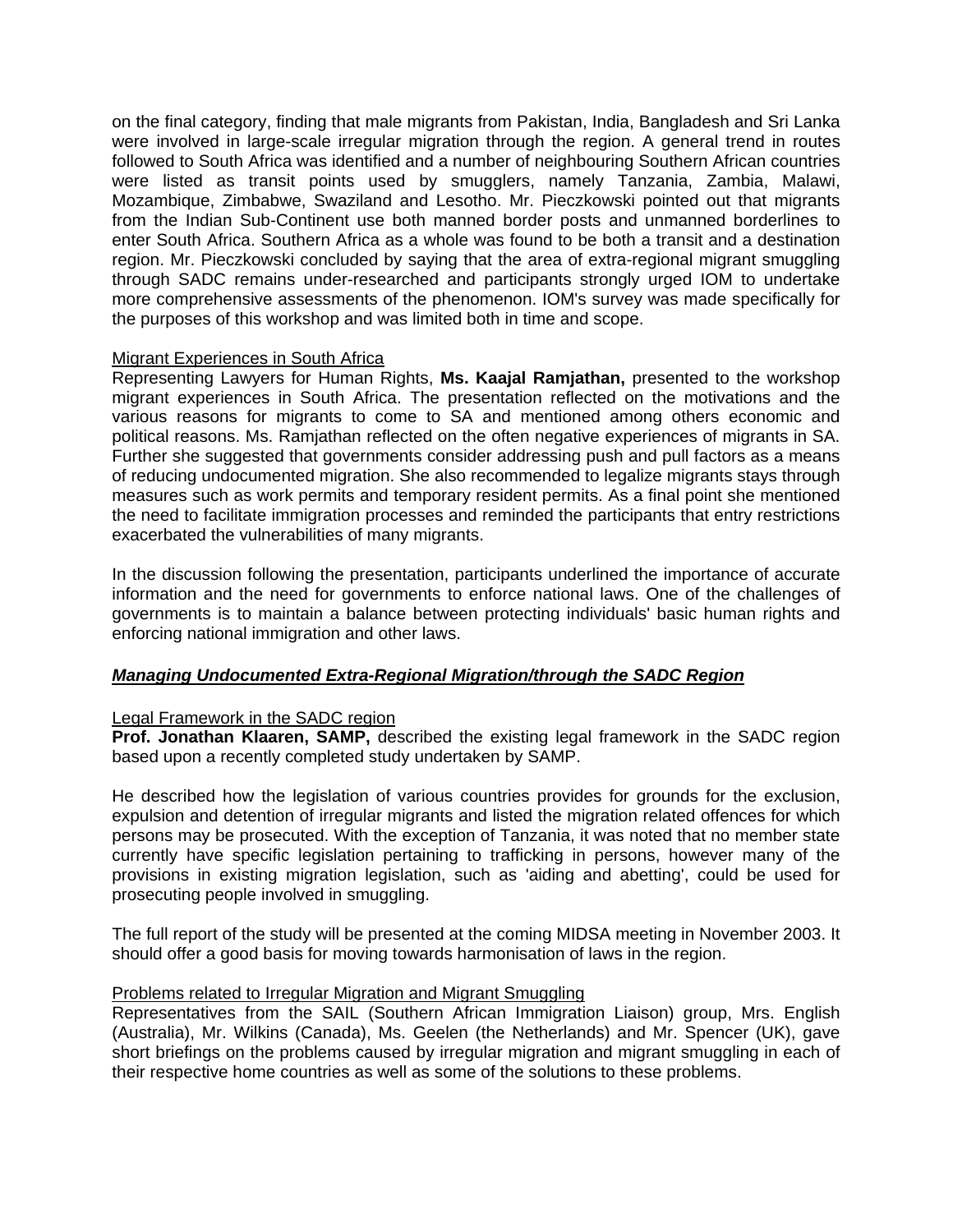Statistics on illegal migration were presented to the participants by the SAIL representatives and a quick overview of the major counter measures was made. These included increased control in sending countries, training of airport staff and ongoing monitoring of trends in irregular migration. The SAIL representatives offered to assist MID SA countries in the combating of smuggling and trafficking through training and information provision.

In the discussion following the presentation, participants were reminded of the MIDSA Workshop on 'Border Management' which took place in Lusaka in 2001. It was proposed that the Lusaka document be revisited and updated to incorporate new information and recommendations.

# *Visit to Lindela Reception Facility*

The workshop included a visit to the South African transit facility for irregular migrants at *Lindela*  where the participants were briefed by representatives from the Department of Home Affairs and facility management. The centre currently holds some 3,000+ persons, who spend an average of 30 days at the site pending their removal, or other solutions.

# *Scenarios and Group Discussions*

Mr. Jonathan Martens, IOM Pretoria Programme Officer, offered government participants 4 distinct scenarios which they were asked to discuss in small groups, and identify solutions. In the plenary, group presentations highlighted the following important issues to take into consideration when dealing with irregular migration:

- In relation to smuggling activities, improvement of border control through training activities was highlighted.
- Pre-screening activities in sending countries were suggested as a means of mitigating trafficking and smuggling activities.
- The need for improved national legislation with regard to both smuggling and trafficking was raised, as well as measures to prevent sham marriages.
- Amnesty initiatives was mentioned as an option to improve the situation of irregular migrants in receiving countries.
- The importance of addressing root causes, such as poor economic conditions in source countries, as a way of curtailing smuggling and trafficking was highlighted.
- The need to harmonise data collection, including the types of data collected, the mechanisms by which it is collected, and to facilitate the sharing of information between migration and law enforcement officials in the region.

# *Efforts and experiences from other regions*

**Ms. Omelaniuk, IOM** Geneva, gave an overview of strategies applied and efforts made in other regions to address irregular migration in a joint way. Reference was made to consultative processes in other regions such as the Puebla Process in Central America and the Budapest Process in Europe. Common activities and efforts through these processes have included development of common plans of action, development of counter trafficking programmes and programmes for safe and orderly return of migrants. The processes have also looked at common visa requirements, border management and information sharing with encouraging result. Progress on the ground was generally slow, and tended to have worked well and within reasonable timeframes where, as in the case of the Budapest Process, there were twinning arrangements on specific issues between countries of origin, transit and destination within the membership, or break-out expert groups working on an issue on behalf of the entire membership. The participants were informed that increasingly there were also cross-regional